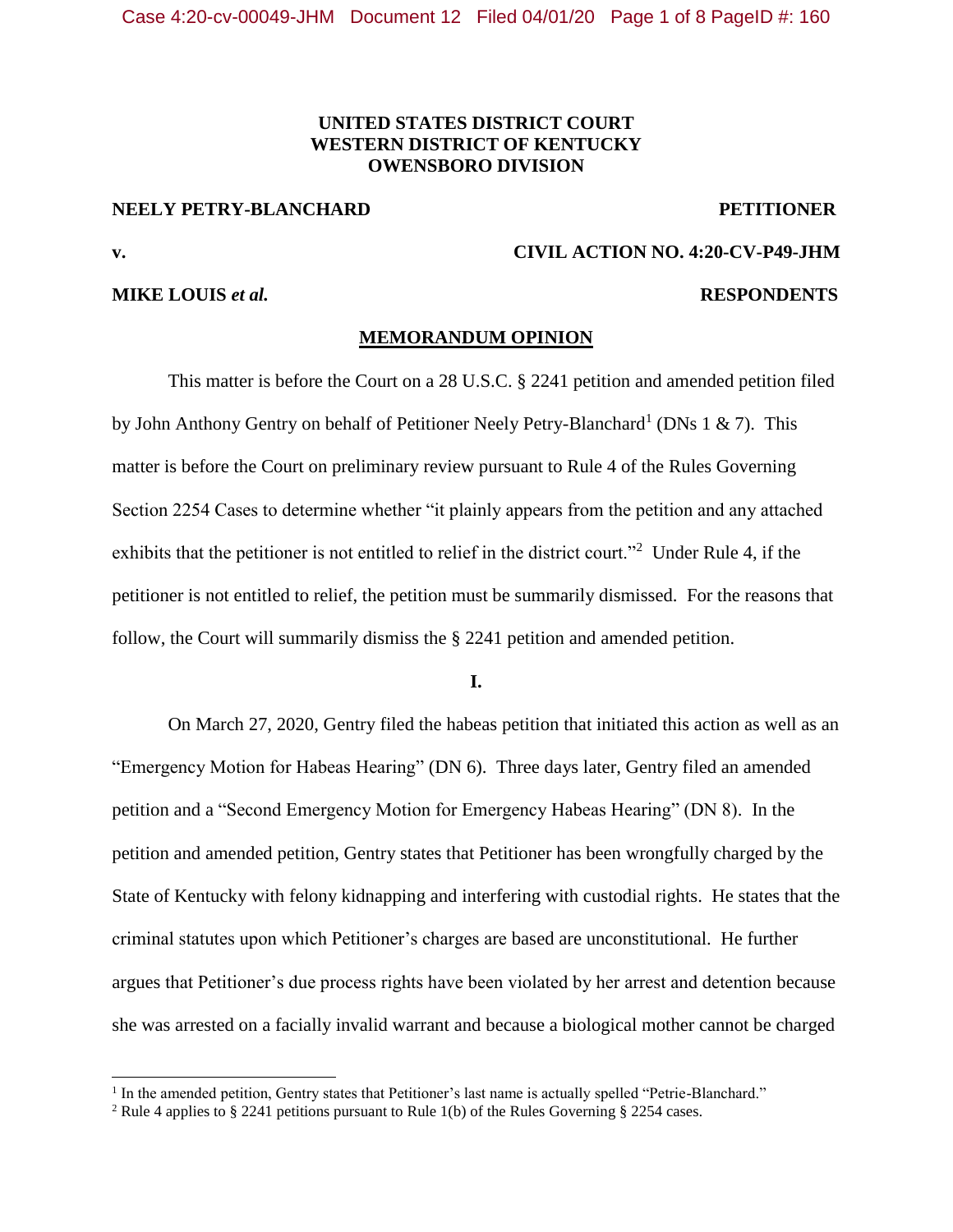## Case 4:20-cv-00049-JHM Document 12 Filed 04/01/20 Page 2 of 8 PageID #: 161

with kidnapping. Gentry also argues that the State has set excessive bail for Petitioner, especially in light of the "COVID-19 pandemic." Finally, Gentry alleges that Petitioner's arrest arose over a family dispute between Petitioner and her mother regarding who had legal custody of Petitioner's children. He then sets forth in great detail the multi-year, multi-state custody issues Petitioner has had regarding her children.

In his second motion for an emergency habeas hearing, Gentry states that Petitioner just participated in an arraignment hearing via teleconference. He indicates that Petitioner was appointed a public defender to represent her at this hearing but that she was unable to consult with him/her prior to the hearing and that she should have been allowed to seek counsel of her choice. Thus, Gentry argues, Petitioner is being held without proper legal representation.

As relief, Gentry seeks, among other things, an order directing Respondents to "set aside" the charges against Petitioner and immediately release her from custody, or in the alternative, an order that Petitioner be provided a bail hearing and reduced bail.

### **II.**

The Court first turns to whether Gentry has standing to file a § 2241 petition on Petitioner's behalf. A petition for a writ of habeas corpus must be in writing and "signed and verified by the person for whose relief it is intended or by someone acting in his behalf." 28 U.S.C. § 2242. In *Whitmore v. Arkansas*, the Supreme Court set forth what a putative next friend must demonstrate in order to act on a prisoner's behalf:

Decisions applying the habeas corpus statute have adhered to at least two firmly rooted prerequisites for "next friend" standing. First, a "next friend" must provide an adequate explanation—such as inaccessibility, mental incompetence, or other disability—why the real party in interest cannot appear on his own behalf to prosecute the action. Second, the "next friend" must be truly dedicated to the best interests of the person on whose behalf he seeks to litigate, and it has been further suggested that a "next friend" must have some significant relationship with the real party in interest.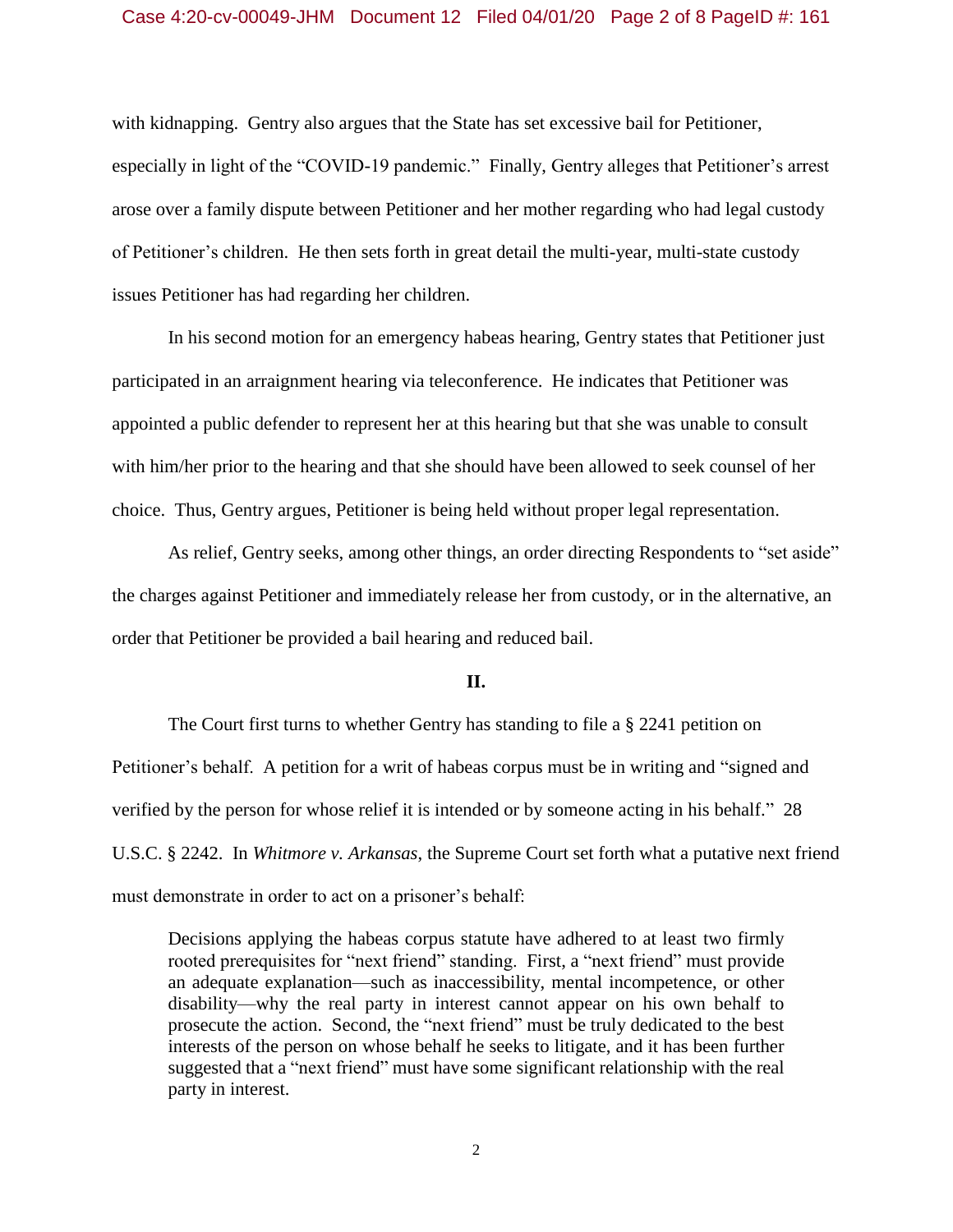495 U.S. 149, 163-64 (1990) (citations omitted); *see also West v. Bell*, 242 F.3d 338, 341

(6th Cir. 2001); *Franklin v. Francis*, 144 F.3d 429, 432 (6th Cir. 1998). Under this standard, the

putative next friend must clearly establish "the propriety of his status" in order to "justify the

jurisdiction of the courts." *Whitmore*, 495 U.S. at 164. Standing to proceed as next friend on

behalf of a prisoner "is by no means granted automatically to whomever seeks to pursue an

action on behalf of another." *Id*. at 163.

Gentry presents an affidavit setting forth the reasons he should be granted next-friend

status. In his affidavit, he avers as follows:

I am well-educated having completed a Bachelor of Science Degree in only two and one-half years at the University of Maryland, College Park, graduating *cum laude*. I am a Certified Public Accountant, presently employed as a financial analyst . . . .

Presently, I am also a candidate for state senate [in Tennessee] . . . .

I have extensively studied The Constitution of the United States, various state constitutions, various Federalist Papers, as well as local, state, and federal court rules of procedure, Tenn. State and federal House and Senate Journals, and various literary works pertaining to judicial and legislative proceedings.

Many persons, including legal professionals and elected officials consider me knowledgeable in matters of constitutionally guaranteed rights and judicial and attorney misconduct. In the words of a member of the Tennessee House of Representatives, regarding knowledge of the Tennessee Constitution; John Gentry knows more about the constitution "than any ten of us" (members of the Tennessee House of Representatives).

. . . .

Very obviously, [Petitioner] is incarcerated and does not have access to prepare, and or file on her own behalf, a Petition for Writ of Habeas Corpus. To the best of my knowledge, [Petitioner] cannot afford representation by a licensed attorney. It is my further strong belief, based upon the circumstances giving rise to the Habeas Petition, that even if [Petitioner] could afford representation by a licensed attorney, such representation by a licensed attorney would not be adequate or in her best interest.

. . . .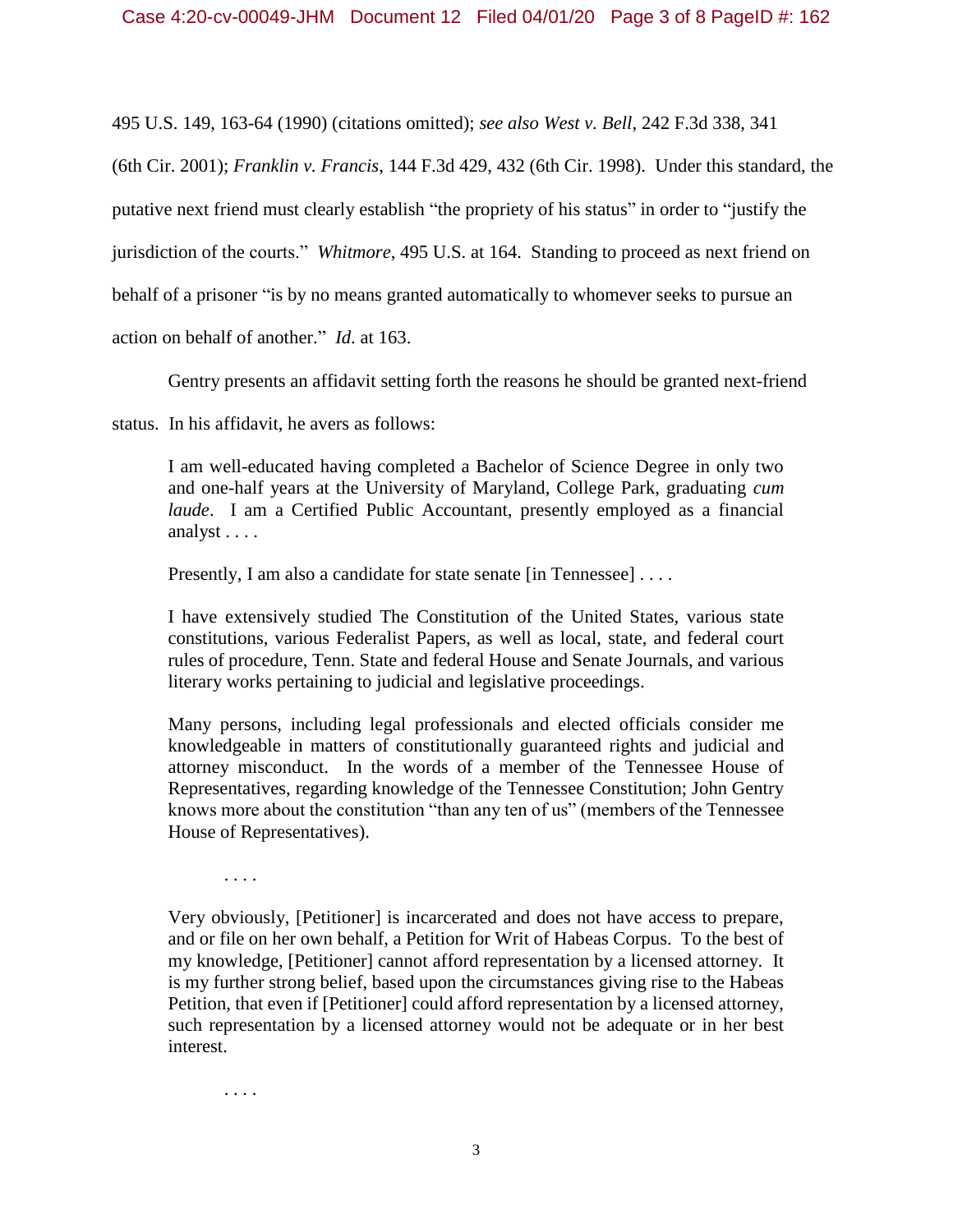I have known [Petitioner] for several years; she has visited me in my home on several occasions, we have celebrated her last two birthdays together, and in 2018 I observed the Thanksgiving Holiday with [Petitioner] and her extended family . . . Over the last several years, [Petitioner] and I have become close friends.

. . . .

It is because of our friendship, comradery, and especially because of the atrocities and injustice that [Petitioner] has suffered, that my heart goes out to her and her family and I am truly dedicated to the best interests of [Petitioner] as well as the best interests of her daughters, and mother [].

Indeed, not only am I dedicated to the best interest of the Blanchard family, but I am also dedicated to legal system reform since the atrocities and injustice that [Petitioner] have suffered are not unique to her . . . . In my efforts at legal system reform, I have taken two cases to the Supreme Court of the United States; Case No. 17-1479 and 18-170. I have also filed the first Petition of Remonstrance since the year 1850, received and recorded into the journals of both houses of the Tennessee General Assembly.

(DN 7-1, pp. 15-21, Ex. E, Gentry Aff.). In his affidavit, Gentry further avers that, despite

news reports to the contrary, Petitioner has never been diagnosed with a mental illness and

does not claim to be a sovereign citizen. *Id*.

In the petition, amended petition, and his affidavit, Gentry makes clear that he should be

granted next-friend status under the first prong of the *Whitmore* test because Petitioner is

"inaccessible" due to her incarceration. However, courts have regularly held that the fact of

incarceration itself is insufficient to show that a petitioner is inaccessible under *Whitmore*.

*See, e.g.*, *Washington v. Neil*, No. 1:18-cv-00589, 2019 U.S. Dist. LEXIS 167924, at \*5-7

(S.D. Ohio Sept. 30, 2019) (holding that pretrial detainee's father failed to show that his son was

inaccessible under *Whitmore* despite father's allegations that his son had "no knowledge of the

law, cannot appear and file the petition on his own behalf"); *Avent v. D.C.*, No. 08-0020 (JR),

2009 U.S. Dist. LEXIS 11674, at \*3 (D.D.C. Feb. 13, 2009) (finding mother had failed to show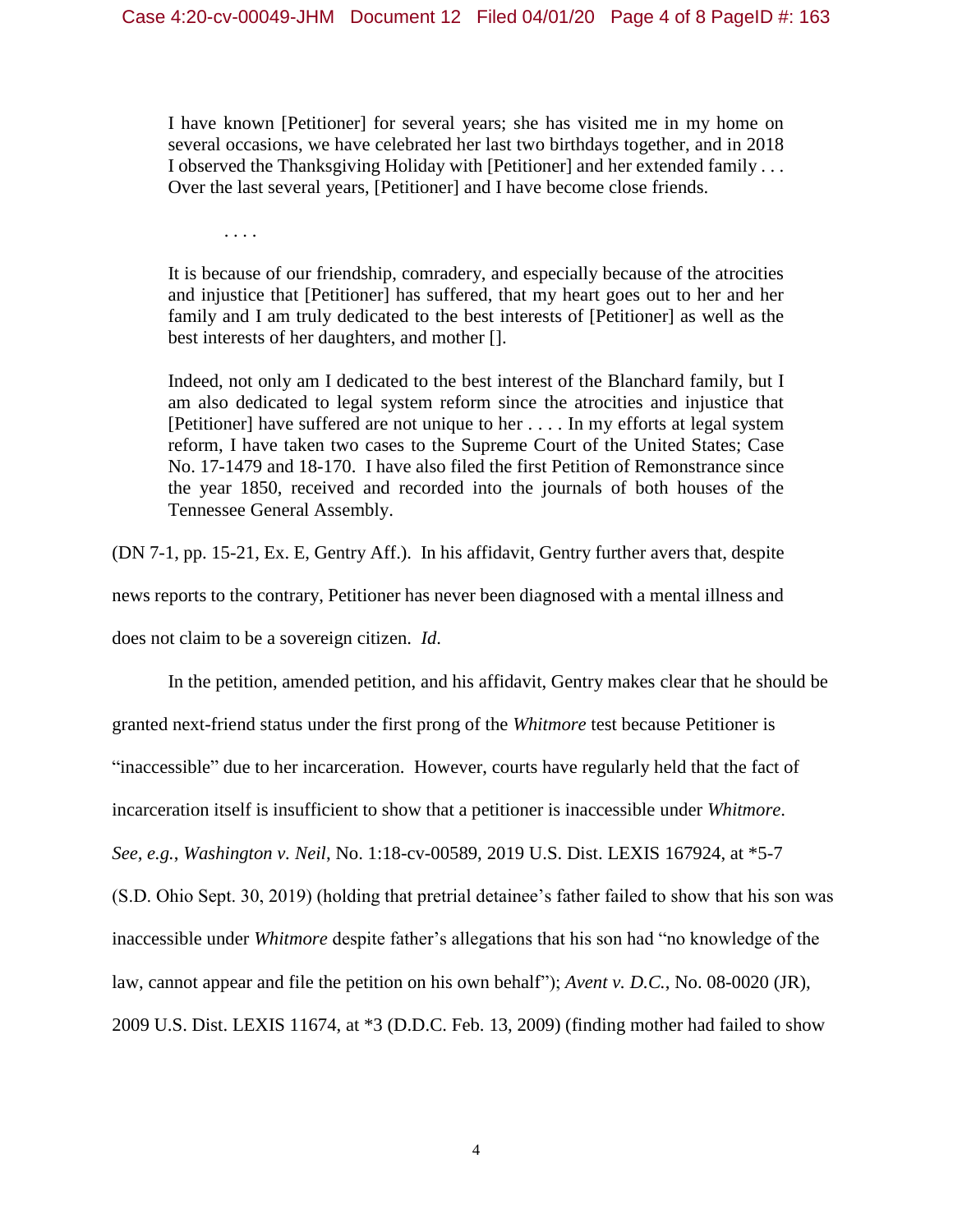## Case 4:20-cv-00049-JHM Document 12 Filed 04/01/20 Page 5 of 8 PageID #: 164

that son was inaccessible just because he was incarcerated because "prisoners can, and do, bring civil suits all the time"). 3

In light of the jurisprudence, the Court finds that Gentry has failed to show that Petitioner is inaccessible solely because she is incarcerated. Gentry, therefore, is not eligible for nextfriend standing. As such, the Court need not consider *Whitmore*'s second prong, *i.e.*, whether Gentry has established that he is "truly is dedicated to the best interests of [Petitioner]."

#### **III.**

Moreover, even if Gentry was authorized to file suit as Petitioner's next friend, this action would still be subject to dismissal. A petitioner may bring a § 2241 habeas action in federal court to demand enforcement of the state's affirmative constitutional obligation to bring her promptly to trial, but may not generally seek habeas relief to forestall state prosecution altogether. *See Braden v. 30th Judicial Circuit Court of Ky.*, 410 U.S. 484, 489-91 (1973); *Capps v. Sullivan*, 13 F.3d 350, 354 (10th Cir. 1993). The Sixth Circuit Court of Appeals has held that there are three exceptions to the prohibition against a federal court's consideration of a pretrial § 2241 habeas petition. The exceptions are: (1) when a petitioner seeks a speedy trial, *Atkins v. Michigan*, 644 F.2d 543, 546-47 (6th Cir. 1981); (2) when a petitioner seeks to avoid a

l

<sup>3</sup> Similarly, in *Evans v. McNeil*, No. 3:06-cv-379, 2008 U.S. Dist. LEXIS 124885, at \*26-28 (N.D. Fla. May 12, 2008), the court held as follows:

<sup>[</sup>W]hile the court considers that Petitioner's father met the second prong of the test outlined in *Whitmore*, the assertions in his father's motion to proceed as 'next friend' fail to demonstrate that Petitioner was unable to proceed either himself or through legal counsel. Petitioner's father alleged that Petitioner was incarcerated at the county jail, and pursuant to jail policy, inmates who were not represented by legal counsel were permitted to conduct legal research only by submitting a form to jail staff requesting specific information about legal matters they wished to research, and jail staff would then research the request but not in a timely manner. Petitioner's father argued that the jail's system of research denied Petitioner access to the courts. The circumstances alleged by Petitioner's father are distinguishable from those cases where courts have granted 'next friend' standing and fall far short of demonstrating that Petitioner was unable to appear on his own behalf or through legal counsel.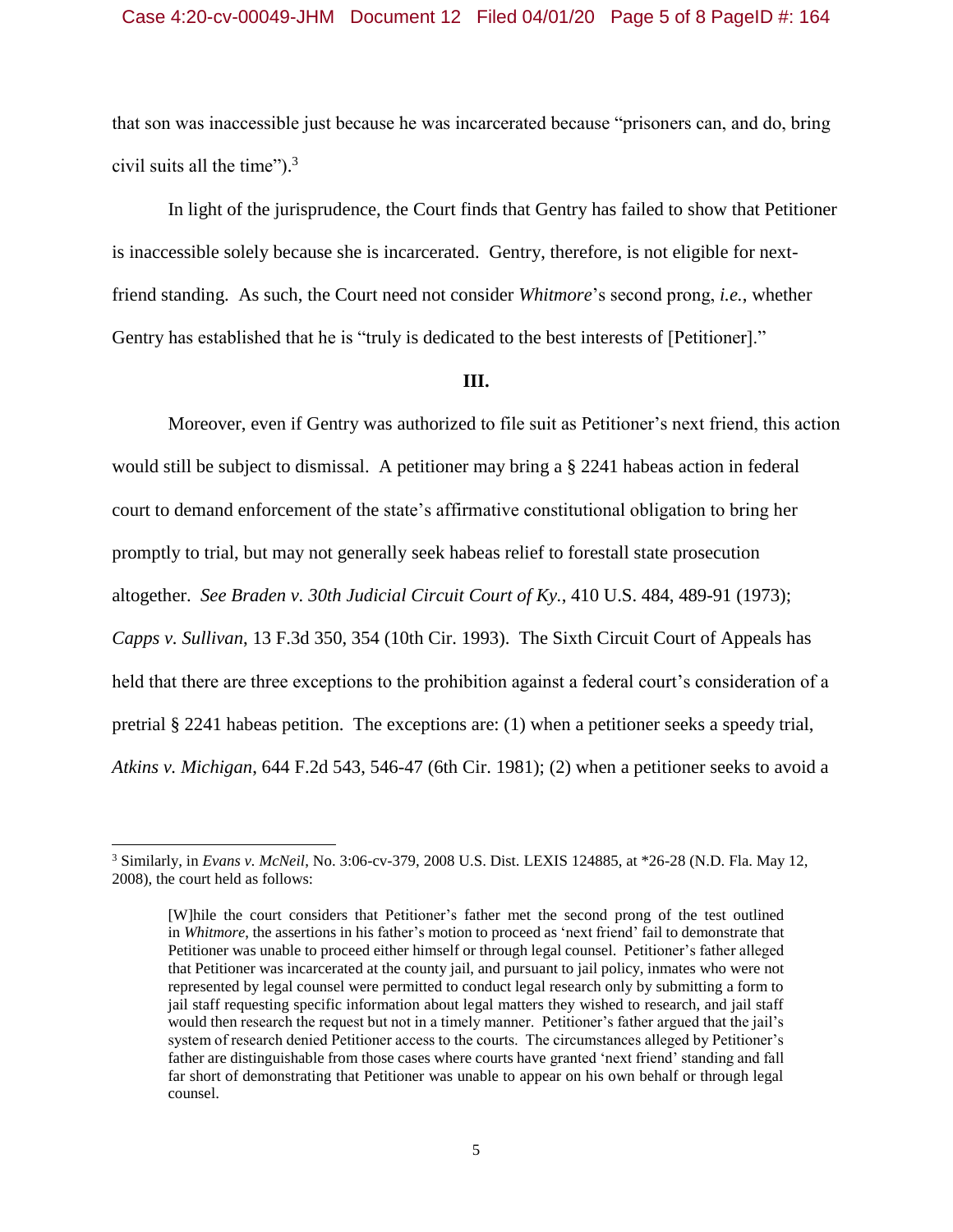### Case 4:20-cv-00049-JHM Document 12 Filed 04/01/20 Page 6 of 8 PageID #: 165

second trial on the grounds of double jeopardy, *see Delk v. Atkinson*, 665 F.2d 90, 93 (6th Cir. 1981); and (3) when a petitioner faces prejudice from prior ineffective assistance of counsel and due process violations on retrial, *Turner v. Tennessee*, 858 F.2d 1201, 1204 (6th Cir. 1988), *vacated on other grounds*, 492 U.S. 902 (1989). None of these exceptions is present here.

And even if the Court could consider Petitioner's claims, the petition and amended petition fail to demonstrate the exhaustion of available state-court remedies. The Sixth Circuit has held that although § 2241 "establishes jurisdiction in the federal courts to consider pretrial habeas corpus petitions, the courts should abstain from the exercise of that jurisdiction if the issues raised in the petition may be resolved either by trial on the merits in the state courts or by other state procedures available to the petitioner." *Atkins v. Michigan*, 644 F.2d at 546; *see also Bronston v. Sabbatine*, No. 93-5648, 1993 U.S. App. LEXIS 29970 (6th Cir. Nov. 16, 1993) (dismissing § 2241 petition because petitioner had not exhausted his state court remedies prior to filing the petition); *Martin-Trigona v. Shiff*, 702 F.2d 380, 388 (2d Cir. 1983) ("[T]he writ of habeas corpus is not a substitute for a regular route of appeal.").

In the amended petition, Gentry argues that there is "an absolute absence of available state corrective process" because "Kentucky courts have not implemented email filing" during the COVID-19 pandemic as this district court has. This argument is without merit.<sup>4</sup> On March 26, 2020, Kentucky Supreme Court Chief Justice John D. Minton entered an Amended Order regarding the Kentucky Court of Justice's Response to the COVID-19 emergency. *See* Ky. Am. Order 2020-13. The Order states that all civil and criminal dockets shall be canceled through Friday, April 24, 2020, with the exception of "emergency and time-sensitive matters," such as

 $\overline{\phantom{a}}$ 

<sup>4</sup> Gentry also argues that there is no "state corrective process" available in Kentucky "due to the incontrovertible fact that the Commonwealth of Kentucky is no longer republican in form." This argument is without merit as well as frivolous.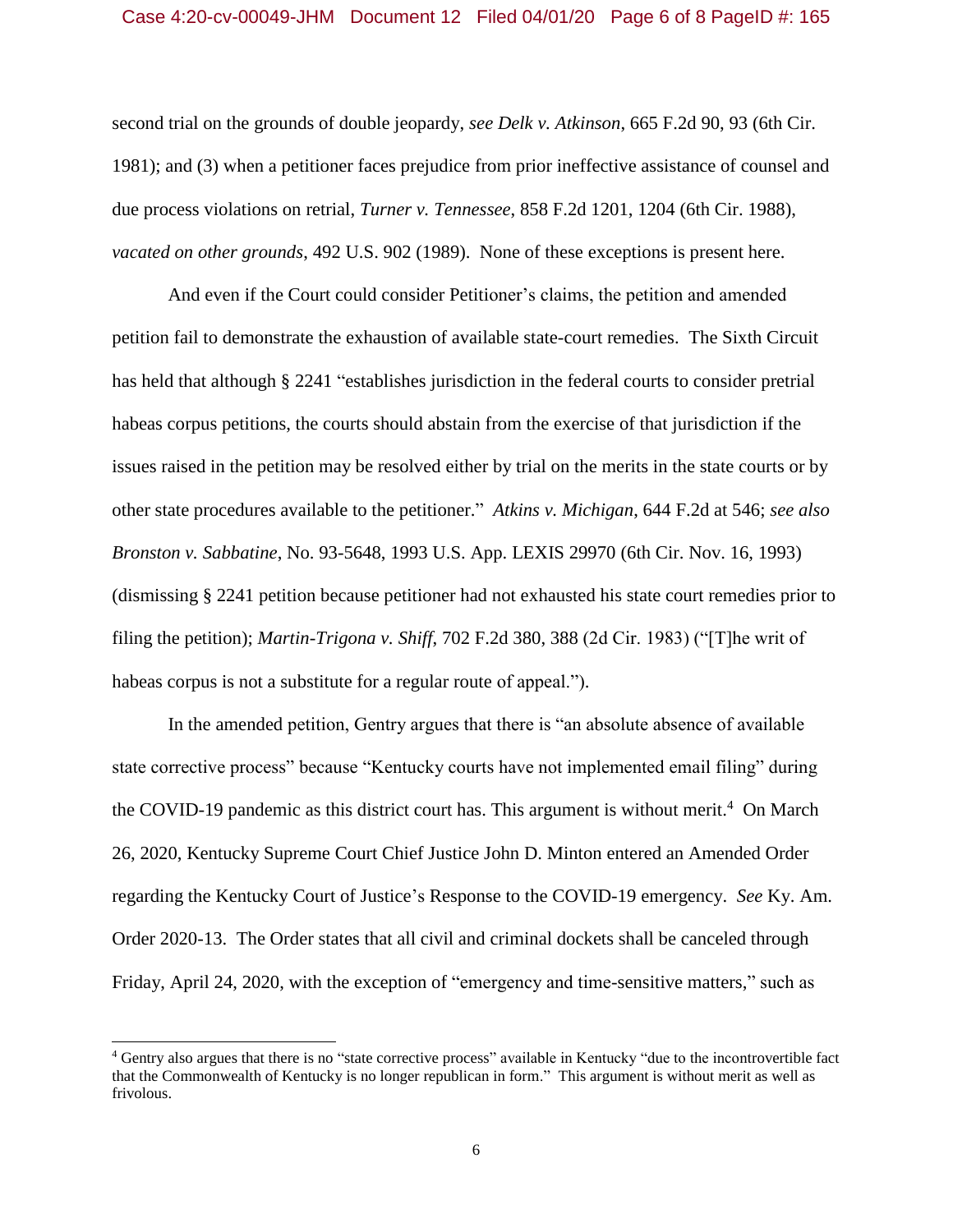# Case 4:20-cv-00049-JHM Document 12 Filed 04/01/20 Page 7 of 8 PageID #: 166

"in-custody arraignments, in-custody preliminary hearings under RCR 3.10, [and] in-custody bond motions." *Id*. The Order also provides an exception for any matter that "a judge determines in his or her discretion . . . requires prompt attention." Notably, nothing in the Order precludes *pro se* litigants or attorneys from filing documents by mail.

Thus, Gentry has failed to show that Petitioner or her counsel cannot file motions in her state-court criminal action, including in the trial court, in an appellate court, or through a properly filed state collateral attack, just as they could prior to the "COVID-19 Pandemic." Moreover, the General Order specifically authorizes judges to hold the types of hearings Gentry seeks on Petitioner's behalf as well as any other hearings they deem necessary. The Court, therefore, concludes that Petitioner has the ability to exhaust state-court remedies before filing a habeas action in this Court and that to rule on the merits of the petition and amended petition at this time would undermine the legitimate interests of federalism by "derail[ing] . . . a pending state proceeding by an attempt to litigate constitutional defenses prematurely in federal court." *Braden*, 410 U.S. at 493.

For all of these reasons, the Court will dismiss the instant § 2241 petition and amended petition without prejudice.

#### **IV.**

Before this Court's decision may be appealed, a certificate of appealability (COA) must issue. 28 U.S.C.  $\S$  2253(c)(1)(A); Fed. R. App. P. 22(b). A COA may issue "only if the applicant has made a substantial showing of the denial of a constitutional right." 28 U.S.C. § 2253(c)(2); *Slack v. McDaniel*, 529 U.S. 473, 483 (2000).

"Where a district court has rejected the constitutional claims on the merits, . . . [t]he petitioner must demonstrate that reasonable jurists would find the district court's assessment of

7